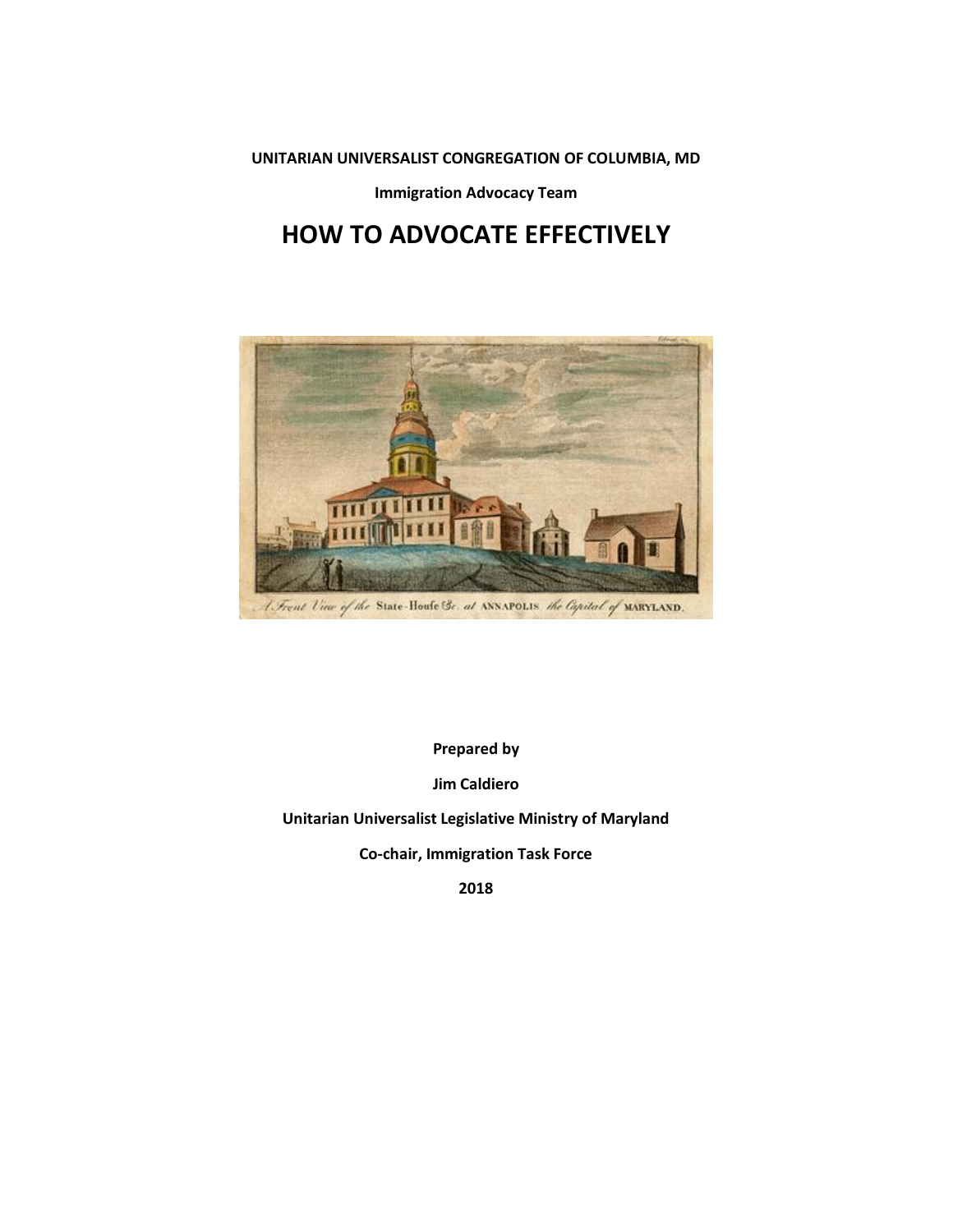# Introduction

Advocacy. It's written into the U.S. Constitution's First Amendment: "the right of the people to peaceably assemble and to petition the government…." And anyone can be an advocate. It takes passion for a cause, some knowledge about it, perhaps a personal connection and a few helpful tips.



In our Unitarian Universalist Fifth Principle we affirm that all persons have the right to participate in the democratic process, including speaking, writing and visiting their elected or appointed officials, policymakers and other government employees about issues that concern them. Our participation can take several forms: voting, campaigning for a candidate, donating to a political campaign or party and advocacy.

Being an advocate is not a full-time job. Sometimes, it can take only a few minutes to type your name and address into a prepared internet form and press the submit button. or you might spend a few minutes cutting and pasting suggested text into an email message, or you'll spend a few more minutes writing a personal letter to your legislator. If you have the time, you might schedule an appointment for a personal visit with your legislator. You might make a telephone call, but you're likely to speak with a staff member. That's okay. Your message is being heard.

To be effective advocates we will need a strategy and must be familiar with the tools, techniques and mechanics of advocacy

# Tips for Effective Immigration Advocacy

#### 1. Get to know your legislator or policy-maker

Find out who your legislator is. If you're not sure, visit:

[For Maryland General Assembly \(Senate and House of Delegates\)](http://mgaleg.maryland.gov/webmga/frmmain.aspx?pid=legisrpage&tab=subject6) [For Maryland Governor](https://governor.maryland.gov/) [For Maryland Attorney General](http://www.marylandattorneygeneral.gov/) [For Maryland Counties](https://msa.maryland.gov/msa/mdmanual/01glance/html/county.html) [For U.S. Representative](https://www.house.gov/representatives/find-your-representative) [For U.S. Senators](https://www.senate.gov/general/contact_information/senators_cfm.cfm) [For President of the United States](https://www.whitehouse.gov/) (The White House) [For U.S. Attorney General](https://www.justice.gov/) (Department of Justice) [For Secretary of U.S. Department of Homeland Security](https://www.dhs.gov/)

#### 2. Sign Up for Your Legislators' Newsletters

Take advantage of the newsletters, usually online, email or text messaging that your legislators may offer. Also, make sure that you receive email alert messages from UULM-MD.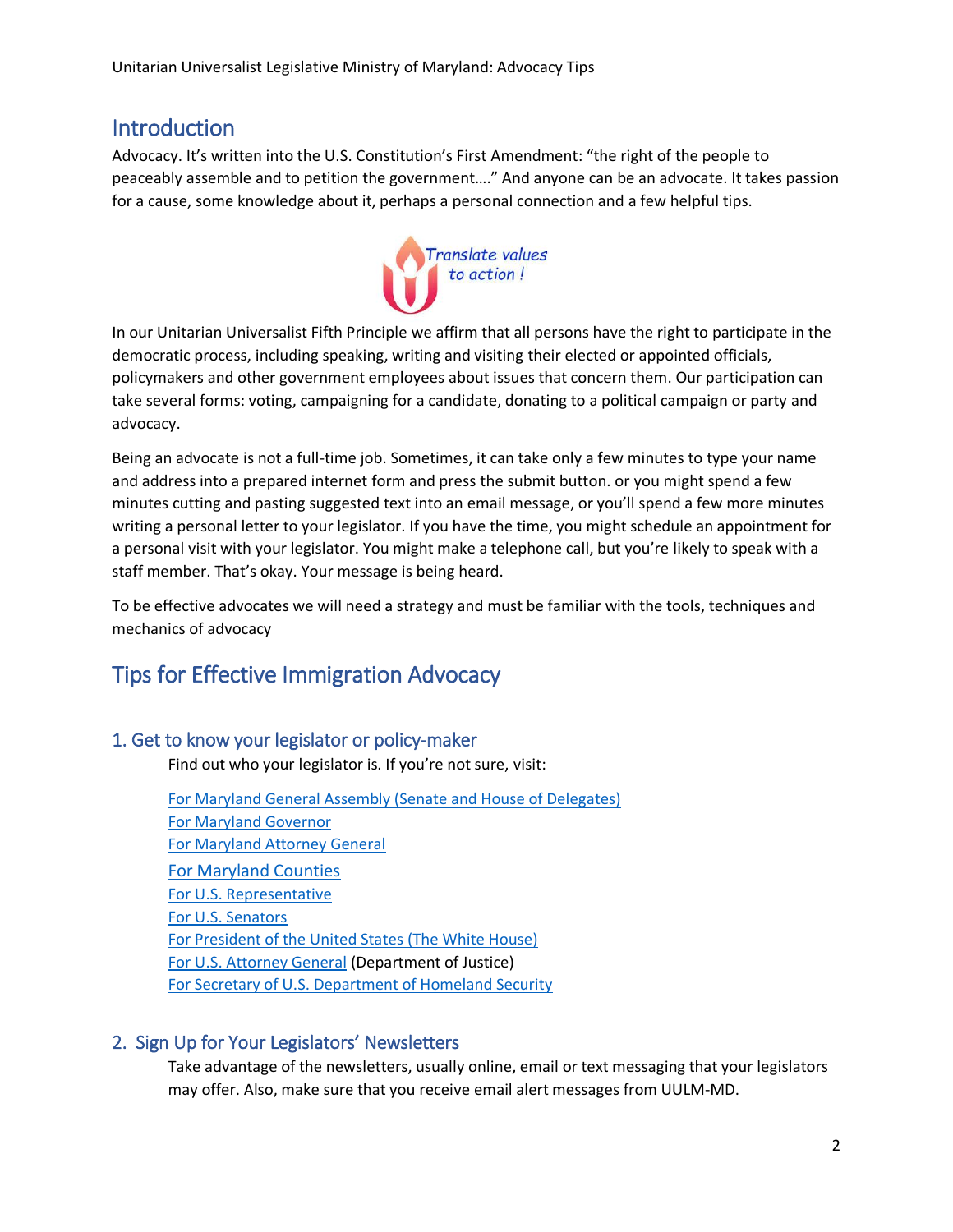## 3. Learn About the Issue through Partner Organizations and Sign Up for Alerts

UULM-MD's Immigration Task Force will monitor state, national and local legislation as well as the regulatory process to track bills and notices of proposed rulemaking that affect immigration and migrant rights. **(BIG HINT: If you are interested in being a monitor, contact Jim Caldiero, [jimcal87@gmail.com.](mailto:jimcal87@gmail.com))** We will partner with other local and state-wide groups that seek to influence public policy to protect our immigrant neighbors. These groups routinely monitor legislation in the Maryland General Assembly and state executive branch agencies charged with implementing immigration-related laws and issuing regulations.

Some of these groups issue action alerts which we will distill and send to interested members of via email messages.

Alternatively, if you prefer, you can sign up with these advocacy groups to receive email alerts about upcoming legislative and regulatory action. Some of these are national organizations with local chapters or deal with issues that transcend Maryland, but may serve as an information resource. Of course, you may prefer not to be inundated with multiple email messages. You can rely on those who have volunteered to serve as Legislative Monitors who will summarize the information in email messages. The alerts will offer you the opportunity to act. These organizations are:

- [UU Service Committee \(monitoring](https://www.uusc.org/initiatives/climate-forced-displacement/) migrant rights and climate-forced displacement)
- UU's for Social Justice [\(monitoring national legislation\)](http://uusj.net/wp1/)
- [Unitarian Universalist Association \(partnerships\)](https://www.uua.org/immigration)
- [National Immigration Law Center](https://www.nilc.org/)
- [American Immigration Council](https://americanimmigrationcouncil.org/topics/legislation)
- **[Stand with Immigrants](https://www.standwithimmigrants.org/advocacy_opportunities) (Legislation)**
- [National Network for Immigrant and Refugee Rights](http://www.nnirr.org/drupal/node/1512) (Legislation)
- [American Civil Liberties Union-Maryland](https://www.aclu-md.org/en/issues/civil-rights/immigrants-rights) (Civil Rights)
- [CASA Maryland](https://wearecasa.org/)
- [DMV Sanctuary Congregation Network](http://sanctuarydmv.org/congregation-network/)
- **[Friends of Latin America](https://friendsoflatinamerica.org/)**

When we identify a significant issue, you will receive an action alert. The alert, most likely, may contain a link to the website of one of the organization's listed above where you can submit a prepared message to your legislators. You may also receive an alert from UULM-MD's Immigration Task Force. You may have the option of writing your own message.

### 4. Construct a Message to an Elected Official (Letter, Email)

You can write to any of your elected officials—county, state, national legislators, county executives, governors, presidents as well as policymakers in government agencies, for example Cabinet Secretaries, Attorney General. You can mail your letter, fax it or send an email message.



• Keep your message short, not longer than one page, stick to one issue. Make it timely; for example, while the bill is under consideration in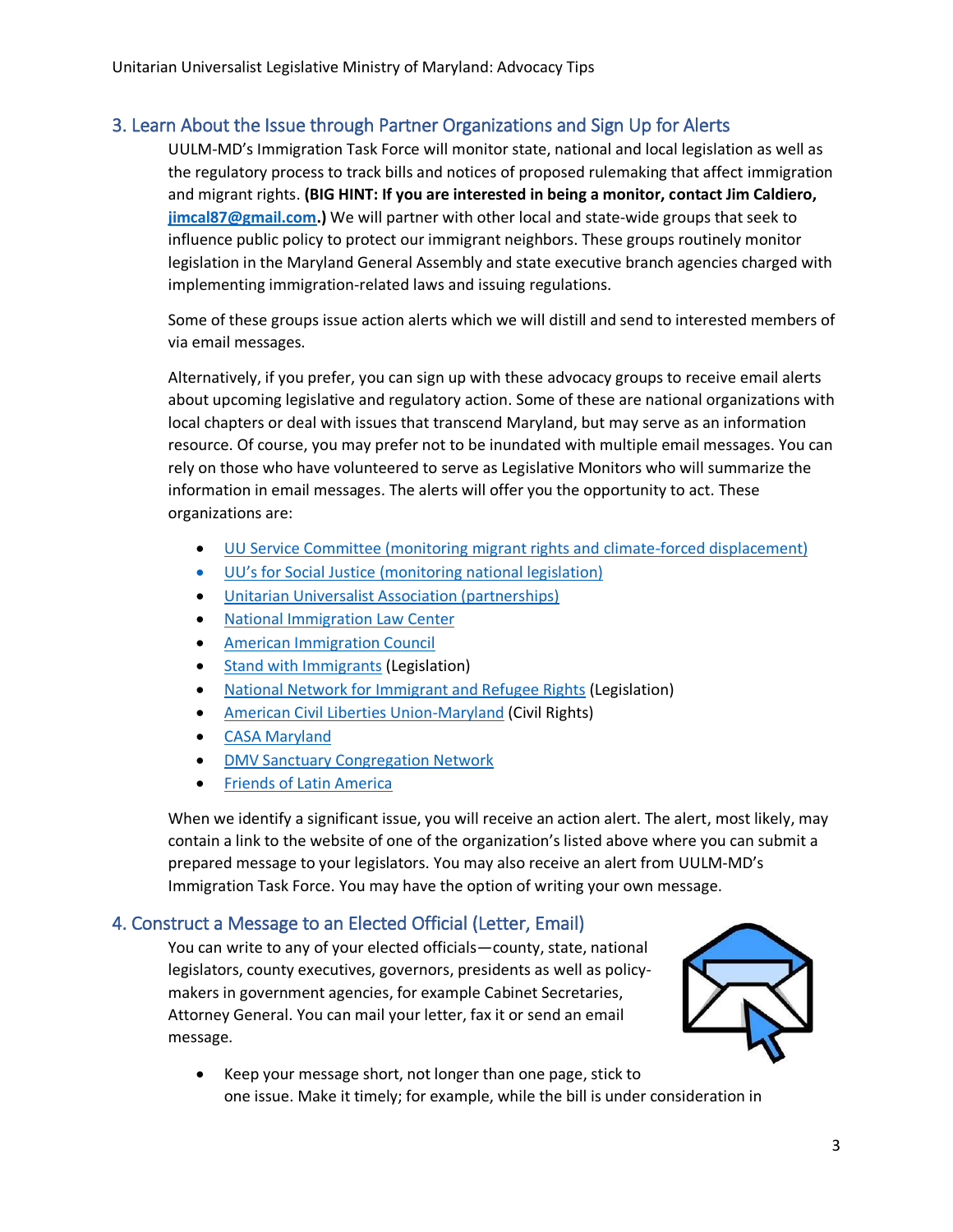committee (if your legislator is on the committee) or when it is scheduled for a floor vote; notices of proposed rulemaking have deadlines.

- Be sure to use the proper form of address and the correct spelling of the official's name. See Forms of Address, below.
- Identify yourself as a constituent. Identify the organization you are part of or represent. If you are a public employee, make sure you state that you are writing as a constituent and private citizen (to avoid Hatch Act or other statutes and regulations). If have relevant professional qualifications, state them.
- Explain the purpose of your message at early and whether you are pleased or concerned about it. Mention that you are seeking the officials support or opposition.
- Personalize the message. Is there a personal story that you can relate about the issue? Explain how the bill or proposed regulation affects you or your community or others
- The message may include information that the official may not have or suggest an alternative, particularly if you are opposed to the bill or regulation.
- If you offer any supporting evidence, please make sure it is accurate.
- Acknowledge any past support by the official
- Reiterate the action you hope the official will take on the issue and that you would like a reply.
- Ask if there is any way you or your group can help.
- Close the message. You may, for example, include your degrees with your signature.

#### Forms of Address

Many websites give examples of the appropriate forms of address for elected officials and other public officials, such as cabinet secretaries. Addresses will be found on officials' websites, such as [Governor Hogan's](https://governor.maryland.gov/contact-the-governors-office/), [the White House,](https://www.whitehouse.gov/) agency websites such as the [Department of Homeland Security,](https://www.dhs.gov/) [Department of Justice,](https://www.justice.gov/) [Maryland Attorney](http://www.marylandattorneygeneral.gov/)  [General,](http://www.marylandattorneygeneral.gov/) and legislature websites such as [Congress.gov,](https://congress.gov/) the [Maryland General Assembly](http://mgaleg.maryland.gov/webmga/frm1st.aspx?tab=home) and the Maryland County Councils.

Official forms of address: [Emily Post Institute](http://emilypost.com/advice/official-forms-of-address/)

#### A Sample Letter/Message

*Hon. Robert Flanagan Maryland House of Delegates 430 House Office Building 6 Bladen Street Annapolis, MD 21401*

*Dear Delegate Flanagan,*

*As a constituent and a member of the Unitarian Universalist Legislative Ministry of Maryland, a faith-based advocacy group representing thousands of Marylanders, my faith in the inherent worth and dignity of every person calls me to urge you to vote for House Bill 1536 that extends the DREAM Act.*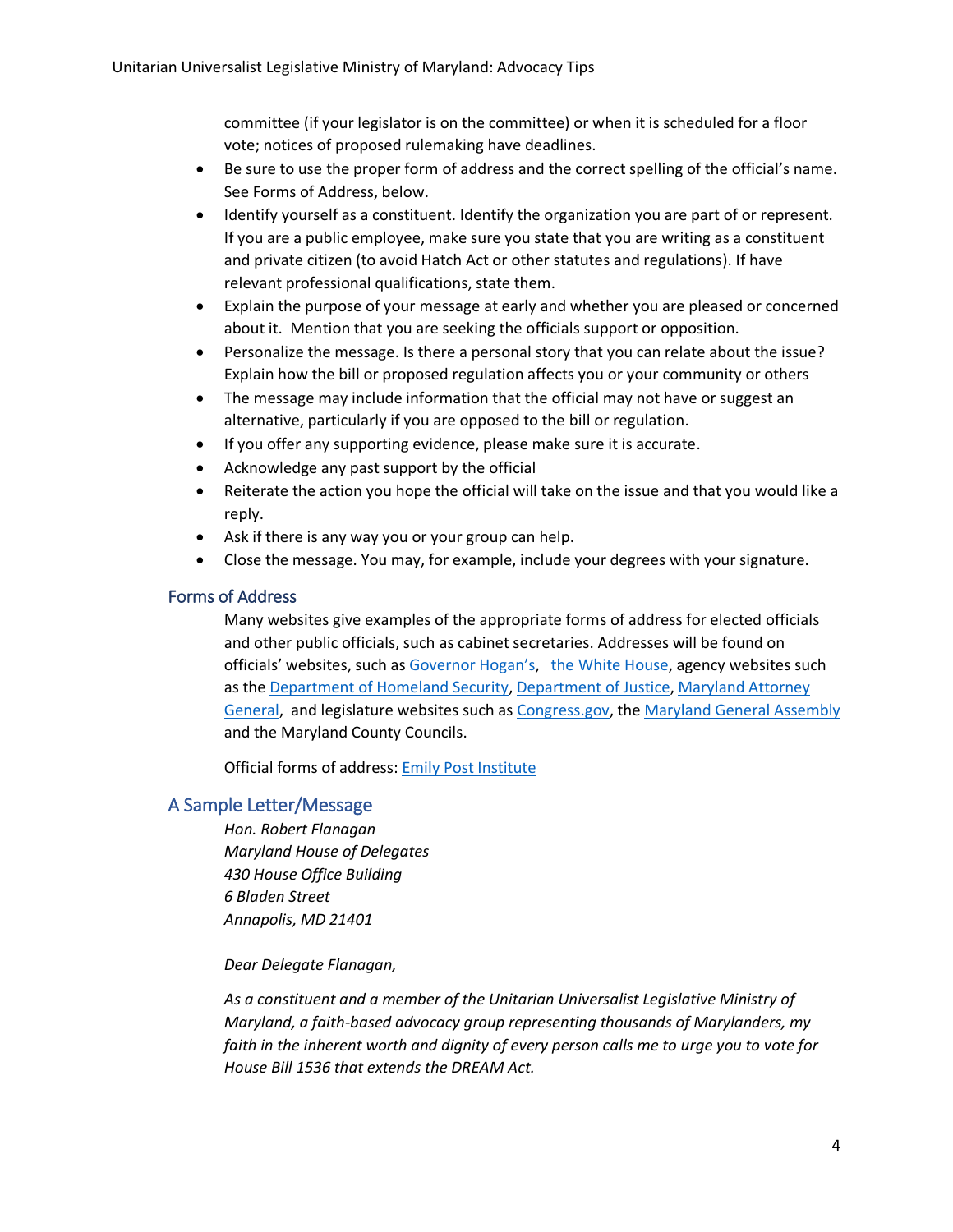*As you know, the General Assembly in 2012 enacted the DREAM Act that allowed undocumented Marylanders, known as Dreamers, who attend a Maryland high school for at least three years and graduate or receive the equivalent of a high school diploma to pay the same tuition rates that resident students pay. Current law also states that students are required to begin at a Maryland community college in the same district as the high school they graduated from. Once the student completes 60 credits, they may enroll at a public four-year institution and pay in-state tuition.*

*The new bill removes the district and credit requirements, allowing students to directly enter any public state college or university, pay the in-state tuition rate at any Maryland public college or university or the in-county rate at any community college, regardless of whether they live in that county. It also extends the period of eligibility from four to six years after graduating from high school.* 

*The nearly 10,000 Dreamers who can benefit from this program are estimated to contribute hundreds of millions of dollars to the Maryland economy. These young people have only known Maryland as their home and should be afforded the same benefits and privileges that all young Marylanders deserve.*

*Please let me know how I can help you to get this bill passed. You can reach me at email … phone (land) … or (cell) …*

*Thank you.*

*Very Truly Yours,*

*James C….*

### 5. Call an Elected Official

Don't be disappointed if you don't speak with your elected official or policy-maker. They are, after all, busy people and we pay for them to have staff to handle our calls as part of their constituent services. Many legislators, particularly U.S. senators and representatives have hotlines where you can leave a message registering your opinion on a bill. You may speak directly with a member of a state legislator's staff, which is smaller than a U.S. Senator's or Representative's.



Start your call by identifying yourself. "**Hello, my name is \_\_\_ and I live [***your address***]. Please let [***Senator/Delegate***, etc.] know that I support/oppose [***bill title and number***] and urge him/her to vote for/against this bill because [***give one or two reasons, briefly***].**

If you want to discuss the bill more fully, ask for a call back.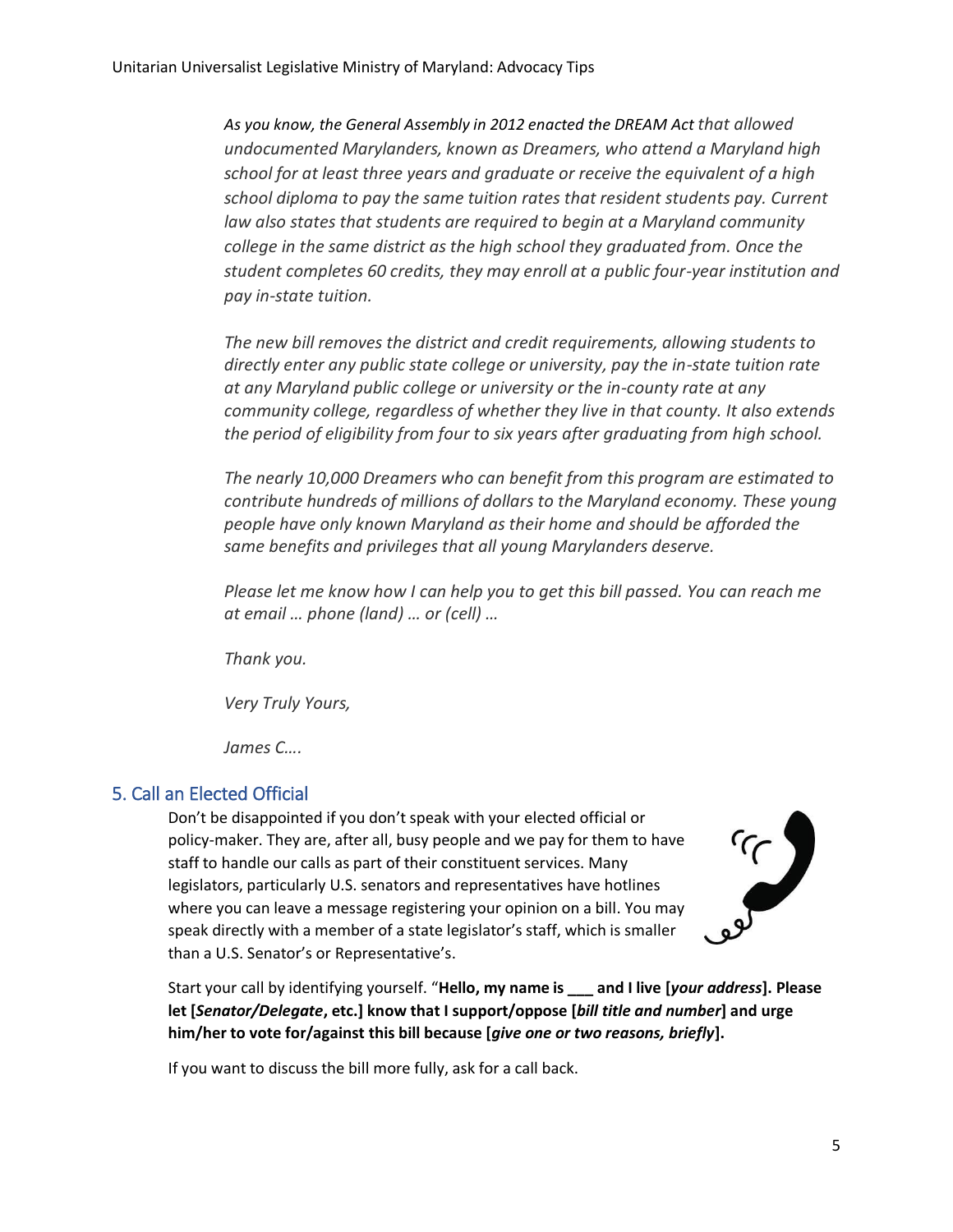#### 6. Meet with an Elected Official or Policy-maker

Face-to-face meetings with officials are an effective means of influencing public policy. But, as noted in the previous tip, these officials are busy people and you may meet with a staff person instead. That's okay. The staff person may be an expert on the issue and know more than the legislator. (That's usually the case.)

While in graduate school, my *Budgetary Politics and Process* professor told us a story about a U.S. senator with limited knowledge on a subject and a staff person whom the senator routinely treated badly. After a particularly bad day, the staff person had to write a speech for the senator's evening event. The staff person wrote the speech, providing expert information, but on the last line of the first page of the speech, he wrote "and one final word." When the senator read that line before a packed house and turned to the next page, he was confronted with: "You're on your own, you son of a ---"

#### **To request a personal meeting with your legislator, send a letter, fax or call the office for an appointment.**

- Make sure you include in your letter or call that you are a constituent and the subject of your meeting.
- If you don't get a confirming response in a few days, follow up with another letter or phone call.
- If your appointment is confirmed, send a confirmation letter or call to the office.
- Arrive on time.
- Don't be nervous.
- You may bring one or two friends, neighbors, colleagues, your group participants with you who are familiar with the issue and may contribute to the discussion.
- Have prepared talking points, perhaps a fact sheet that you can refer to.
- Provide any documents and evidence that may help persuade the official or staff person
- Make sure you are informed and prepared to answer questions.
- Volunteer to help on the issue, assuming the legislator supports your position.
- Leave contact information, a business card, perhaps the fact sheet or talking points that you referenced. Agree to send any additional information that may have been requested.
- Thank the official and staff person.
- Send a follow-up thank you along with any additional information that was requested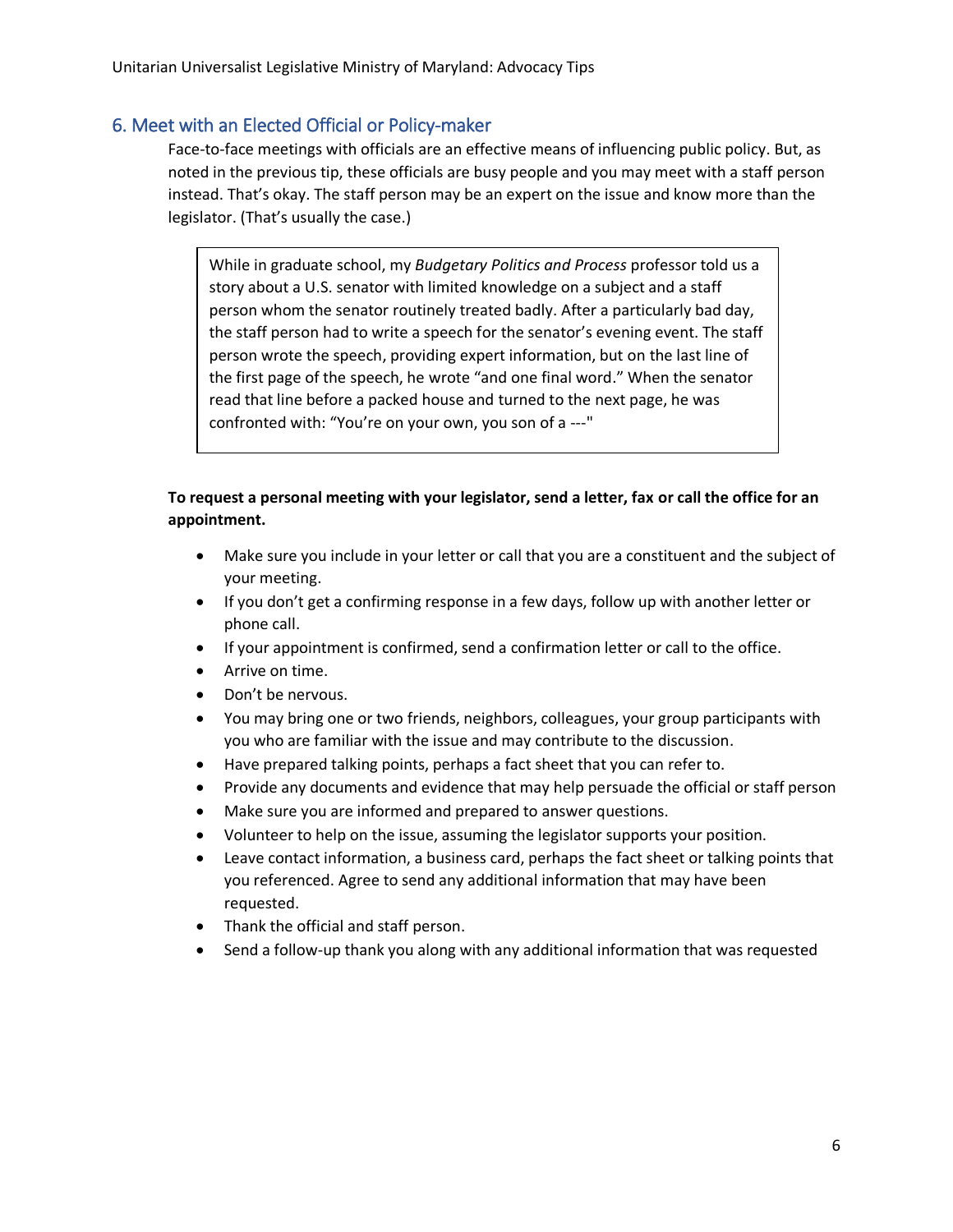#### 7. Testify or Offer a Written Statement



If you are confident about the issue you may consider testifying before a state legislative committee or the County Council. You also have the option of submitting written testimony. Contact the state legislative committee or the County Council about the procedures for registering to testify or submitting a written statement and if there are any specific formats required. Note that if you plan to testify, you will be asked to submit your remarks for the written record.

In general, oral and written testimony should be brief, stipulate your position (for or against) and contain supporting evidence.

If you testify, you should address legislators' concerns and interests, if known. Be polite. Be positive. Speak clearly, make eye contact and do not exceed your allotted time. Avoid jargon, don't be overly technical or too detailed. When you write your full statement, prepare a summary with your major talking points that you can use for your oral testimony and then submit the full statement for the written record. This way, you'll be sure to get all your points across and not exceed the time limit.

#### 8. Convince Others

Advocacy isn't just about influencing public policy. It's about persuading our neighbors to do the right thing. You might have the opportunity to persuade, perhaps at a worship service, a community event, a public meeting. These venues are great to inform your neighbors, raise awareness about the issue, maybe get some press coverage.

When given the opportunity:

- Be relaxed
- Try to be informal
- Make sure you the information you present is accurate
- Make sure you have some of your group and supporters present
- As with testimony, be brief, speak clearly, try to make eye contact, avoid jargon and technical detail
- Keep your talking points to about three and no more than seven and speak briefly to each one
- Make sure you have printed copies available with contact information
- If you plan to use a projector, make sure your laptop is compatible and that you have the correct cables.

Sometimes you will have the opportunity to staff a table at an event. When given the opportunity:

- Prepare an attractive display; these can be done cheaply with a tri-fold cardboard display
- Use color copies on your display and for handouts
- Make sure your information is accurate
- Keep your "talking points" to about three and no more than seven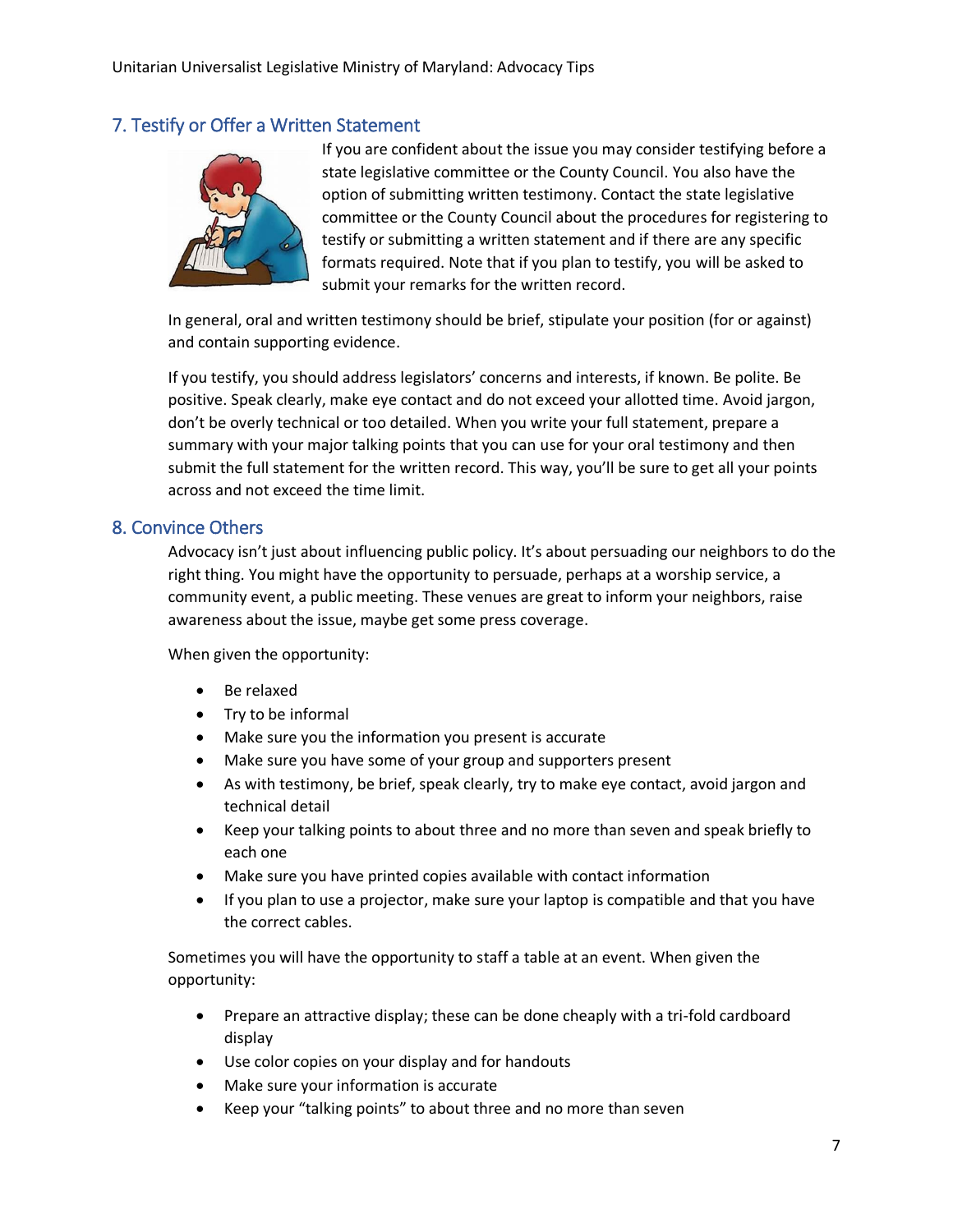- Make sure you have a partner to handle multiple inquiries simultaneously and to provide relief
- Make sure you have a sign-up sheet to get names and email addresses of interested individuals
- Make sure your handouts have contact information

#### 9. Follow the Law

Because of our proximity to our nation's capital, some members of our congregations are federal employees whose participation in advocacy and how they relate to elected officials are governed by statute and regulation. If you are a federal employee (as I used to be) or MD state employee check with your agency's ethics officer to determine the limits of your advocacy efforts.

Of course, the First Amendment of the Constitution protects your right to participate in the democratic process. When advocating for our immigrant neighbors, particularly when contacting your legislators, make certain that you identify yourself as a concerned citizen expressing your own opinion. Under no circumstances are you to use your office phone, photocopier, fax, personal computer, paper, pens or any other equipment for your advocacy efforts, even after working hours. The smart and safe thing to do is to contact your agency ethics officer.

If you are not employed by the United States or Maryland, please make certain that you advocate for the issue and not a candidate for public office.

#### 10. Use Social Media

As you are aware, UULM-MD communicates via its website, email messaging, Twitter (Tweets) and Facebook. Our partner organizations, no doubt have similar digital methods and many of us will individually use them. But the primary advocacy vehicle will be email messaging.

To the extent there is interest, our Immigration Task Force members may wish to participate in some form of file sharing such as Google Groups. Documents may be shared with interested individuals via a personal Google Drive or Microsoft OneDrive. The advantage is that you don't have to send email messages with large attached files and every individual doesn't have to store the same file on her personal computer or cloud account. This file sharing technology is how some of you may get this document.

### **Sources**

Much of the information presented here is derived from several sources, among them the American Public Health Association, the University of Kansas, the Illinois Library Association, American Chemical Society, the Sierra Club. United Nations Association of the USA, Natural Resource Defense Council, UU's for Social Justice.

## **Conclusion**

Political Scientist Richard Neustadt wrote that "presidential power is the power to persuade." The same holds true for every American citizen. Our power lies not only in exercising the